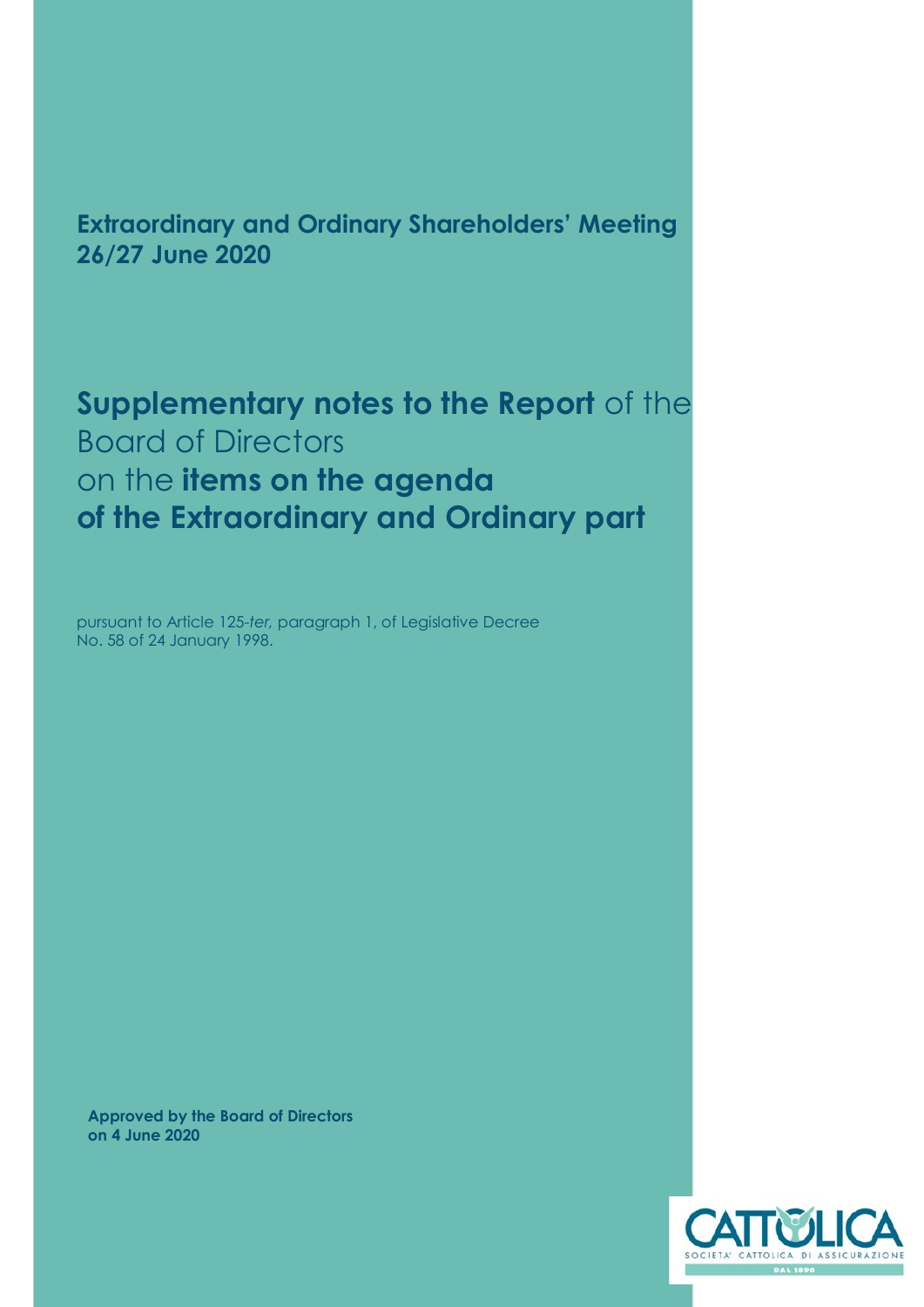Dear Shareholders,

This document updates and supplements the Explanatory Reports of the Board of Directors for the Extraordinary and Ordinary Shareholders' Meeting of 26/27 June 2020, produced pursuant to Article 125-*ter*, paragraph 1, of Legislative Decree 58 of 24 January 1998 and published on 25 May 2020 by Società Cattolica di Assicurazione Società Cooperativa ("Cattolica" or the "Company").

This supplementary document (the "Supplementary Document") has been published to take account of instructions received from the Supervisory Authority following the convocation of the Catholic Shareholders' Meeting for 26/27.6.2020, and also to provide an update to take account the events that occurred after the convocation of the meeting, as indicated in the press release issued by the Company on 1 June 2020.

Supplementary information on the specific agenda items affected by the situations in question is provided below, without prejudice to all other provisions of the explanatory reports as already published.

Verona, 8 June 2020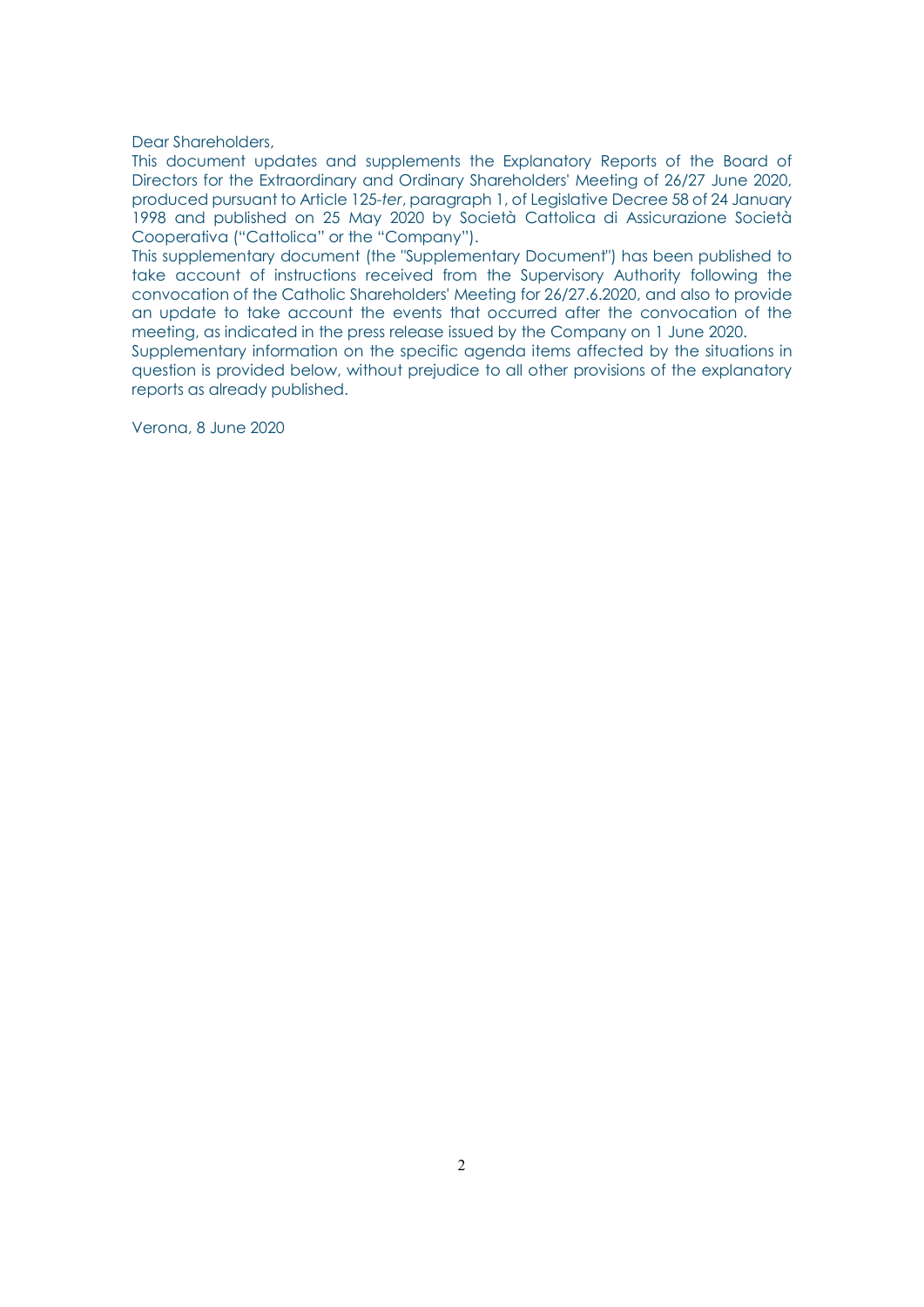## *EXTRAORDINARY PART*

**With regard to the item in point 2 of the Extraordinary Part** – "*Proposal to grant the board of directors a mandate, pursuant to Article 2443 of the Italian Civil Code, to increase the share capital against payment in one or more tranches, on one or more occasions, by 26 June 2025, by a maximum total amount of €500 million, including any share premium, by issuing ordinary shares with no nominal value and having the same characteristics as those in circulation, also with a limitation of subscription rights and with a reservation in favour of financial entities and/or institutional investors, pursuant to and in compliance with the conditions established by law, with the widest power to establish, for each tranche, in accordance with the limits indicated above and the methods, terms and conditions of the operation, including the issue price and any share premium on the shares, to be determined in all cases, for the first tranche, on the basis of the value of the net assets, also taking account of the average listing price of the shares in the period between 1 May 2019 and 30 April 2020 and, for the second tranche, on the basis of the value of the net assets, also taking account of the share price trend over the preceding six months and the dividend entitlement. With the consequent amendment of Article 6 of the Articles of Association. Related and consequent resolutions*" - the relevant Explanatory Report, supplemented to take account of the instructions of the Supervisory Authority in its note dated 27 May 2020, with a reformulation of the proposed resolution, is set out below:

#### Dear Shareholders,

You have been called to an extraordinary meeting also to discuss and pass resolution on the proposal to grant the Company's Board of Directors, pursuant to Article 2443 of the Italian Civil Code as provided in Article 6.2 of the Articles of Association, a mandate to increase the share capital against payment, in one or more tranches, on one or more occasions, by 26 June 2025, by a maximum total amount of €500 million, including any share premium, by issuing ordinary shares with no nominal value and having the same characteristics as those in circulation, also with a limitation of subscription rights and with a reservation in favour of financial entities and/or institutional investors, pursuant to and in compliance with the conditions established by law, with the widest power to establish, for each tranche, in accordance with the limits indicated above and the methods, terms and conditions of the operation, including the issue price and any share premium on the shares, to be determined in all cases, for the first tranche, on the basis of the value of the net assets, also taking account of the average listing price of the shares in the period between 1 May 2019 and 30 April 2020 and, for the second tranche, on the basis of the value of the net assets, also taking account of the share price trend over the preceding six months and the dividend entitlement.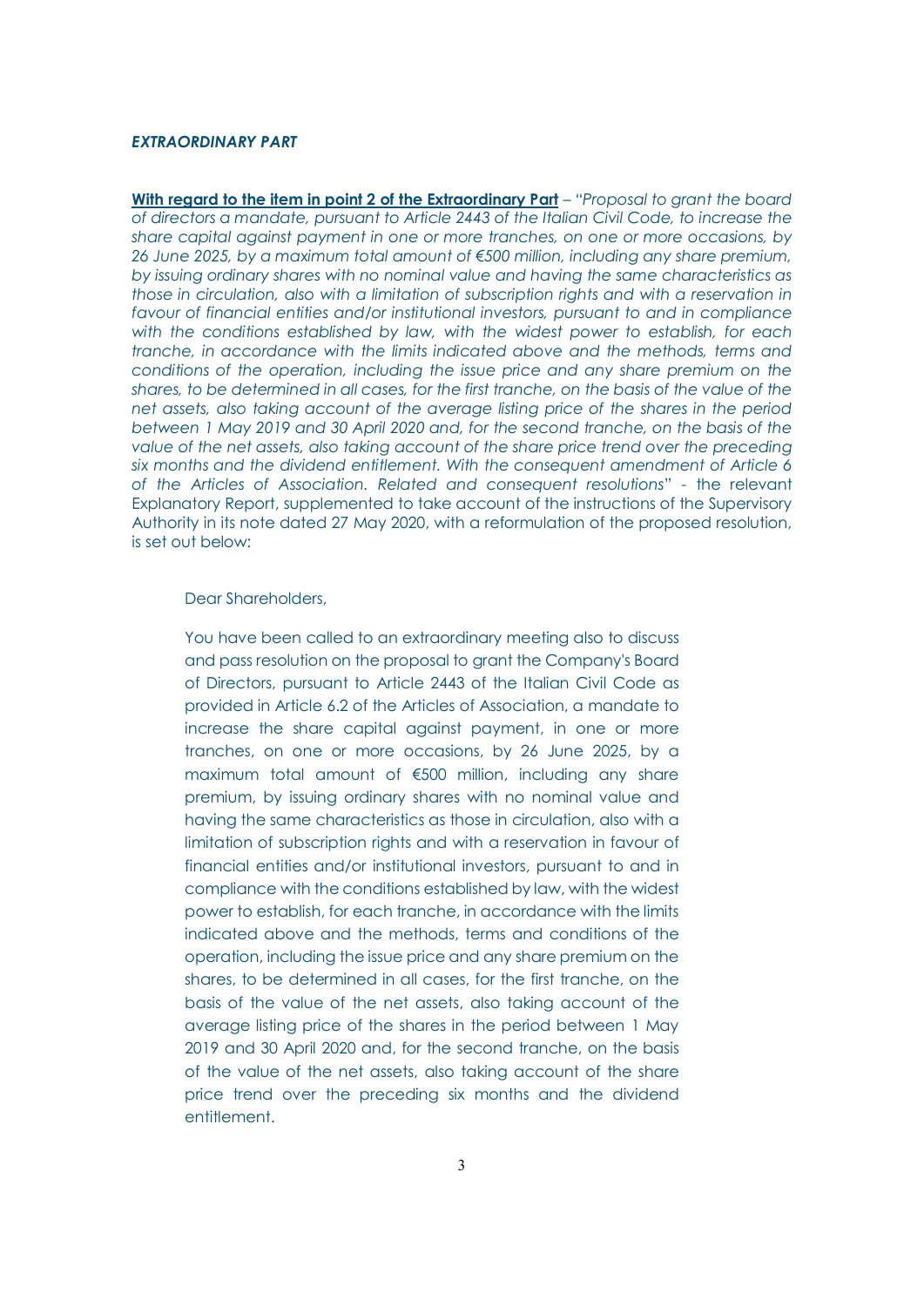## GROUNDS FOR THE PROPOSED MANDATE PURSUANT TO ARTICLE 2443 OF THE ITALIAN CIVIL CODE AND THE RELATED PROPOSAL TO AMEND ARTICLE 6 OF THE ARTICLES OF *ASSOCIATION*

The granting to the Board of Directors of a mandate pursuant to Article 2443 of the Italian Civil Code, which allows a capital increase against payment, is designed to enable the Company to meet capitalisation requirements that may arise during the period covered by the mandate, due to the circumstances considered below.

In this evolving market, affected by a contingent situation that is without parallel in the recent past, opportunities for external growth, including through the development of partnerships already in place or other scenarios that may arise, cannot be allowed to pass.

Moreover, the current market situation, hard pressed by the recent crisis brought about by the Covid 19 epidemiological emergency, has been a contributing factor in making capital more volatile. This situation should also be interpreted in the light of the evolution of the spread, given the trend in the deficit/GDP ratio over the medium-to-long term. This could lead to momentary situations of further deterioration of the indicators.

The company therefore intends to ensure adequate capitalisation - which may be increased as soon as possible - to preserve the financial flexibility necessary to cope with this particular moment of crisis and, where appropriate, to pursue possible options for external acquisitions.

In view of these requirements, recourse to the mandate pursuant to Article 2443 of the Italian Civil Code is the preferred technical method to grant adequate flexibility to the Board of Directors in assessing the advisability of proceeding with a capital increase during the time frame covered by the mandate, and in determining the amount of the increase that is deemed appropriate in each particular case. To this end, and in accordance with widely used practice, we propose granting a mandate that provides that that the Board of Directors may avail itself of the provisions of the second paragraph of Article 2439 of the Italian Civil Code, i.e. by establishing that in all cases, the share capital be increased by an amount equal to the subscriptions collected by the deadline indicated in the Board resolution.

Finally, in view of the fact that the company's shares are listed, it is proposed that the Board of Directors also be responsible for setting the issue price, the share premium deemed from time to time as most appropriate for the circumstances of each case, and the dividend entitlement.

4

\* \* \* \*

#### **Supplement**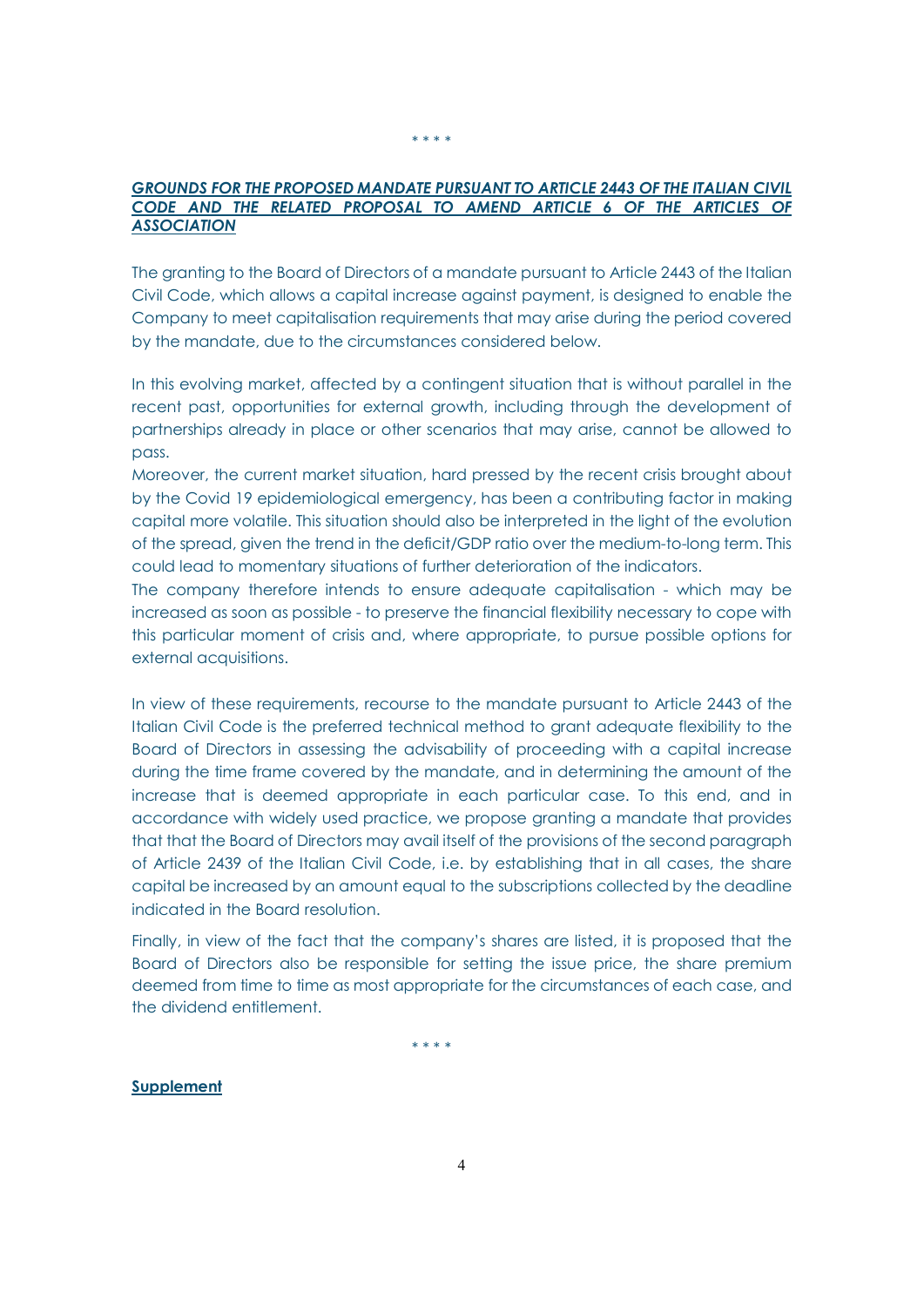The proposal to mandate the Board of Directors to implement a capital increase of up to a total of €500 million, including any share premium, is accompanied by the clarification that the Board of Directors will have the power to limit the right of preemption, also expressly establishing the general criteria for determining the issue price of the shares, by recourse to general provisions of law (Article 2441, paragraph 6, of the Italian Civil Code).

This clarification was necessitated by the need to take account of the tight timescales indicated by the Supervisory Authority for the execution of the capital increase in its note dated 27 May 2020, which was issued after the formal convocation of the Shareholders' Meeting with its relevant agenda. It should be recalled that the note in question recognised the need for capitalisation measures, which are expected to be pursued through the full use of the mandate proposed and indicated above, up to a maximum total of €500 million, to be implemented by early autumn.

The reworded proposal only partially modifies the proposal presented to Shareholders, providing for the possibility of limiting, and not excluding, the option right. This facilitates the rapid success of the capital increase as it provides for a reserve that is in all cases limited to financial entities and/or institutional investors, which may be interested in a prompt investment in the Company's capital that is - we repeat - in accordance with the requirements established by the Supervisory Authority.

\* \* \* \*

## *PROPOSED AMENDMENTS TO THE ARTICLES OF ASSOCIATION*

As a result of the approval of the mandate to the Board for a capital increase pursuant to Article 2443 of the Italian Civil Code, it is necessary to amend Article 6 [share capital] of the Articles of Association.

The right hand column of the following comparison table shows the proposed amendments to Article 6 of the Company's Articles of Association relating to the share capital. The left hand column shows the current text of Article 6 of the Articles of Association.

| <b>CURRENT TEXT</b>                                                                                                                                      | <b>PROPOSED TEXT</b>                                                                          |
|----------------------------------------------------------------------------------------------------------------------------------------------------------|-----------------------------------------------------------------------------------------------|
| Article 6                                                                                                                                                | Article 6                                                                                     |
| [Share capital]                                                                                                                                          | [Share capital]                                                                               |
| unlimited and consists of shares with no unlimited and consists of shares with no<br>nominal value.                                                      | 6.1 The share capital is variable and 6.1 The share capital is variable and<br>nominal value. |
| approved: a) extraordinarily, by an approved: a) extraordinarily, by an<br>Extraordinary Shareholders' Meeting in Extraordinary Shareholders' Meeting in | 6.2 The issue of new shares may be 6.2 The issue of new shares may be                         |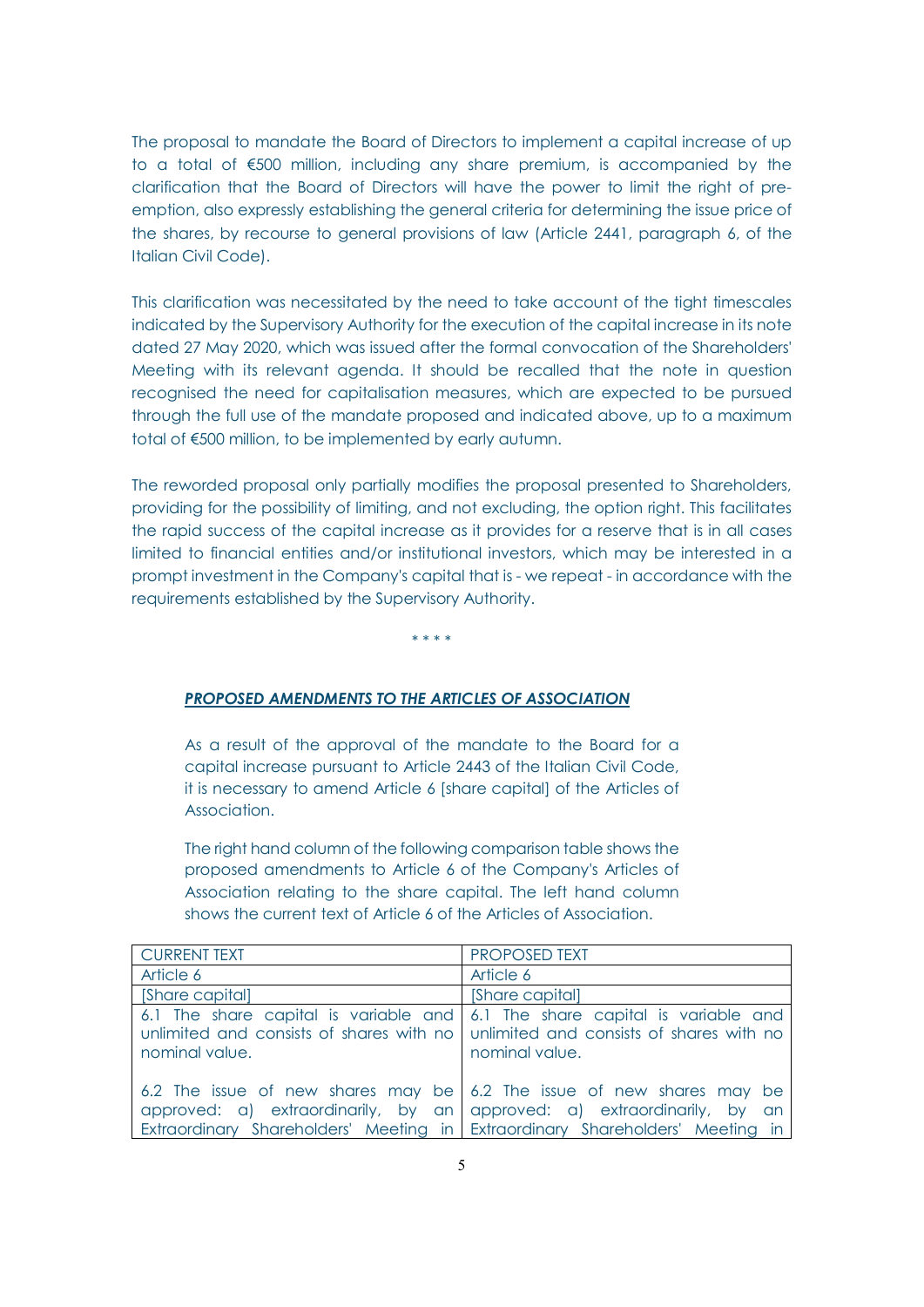accordance with the provisions of Articles 2438 *et seq*. of the Italian Civil Code, with proxy rights pursuant to Articles 2420-ter and 2443 of the Italian Civil Code, without prejudice, in any event, to the provisions of Article 2524, paragraph 4 of the Italian Civil Code; and b) ordinarily by the Board of Directors by the issue of new shares.

6.3 While the Company's shares are listed on a regulated market, the Board of Directors shall not issue new shares in accordance with letter b) of paragraph 6.2 of these Articles of Association.

6.4 Pursuant to current legislation: a) €359,482,169.52 of the share capital is allocated to Non-Life classes and €163,399,608.48 is allocated to Life classes; b) €559,508,914.49 of the premium reserve is allocated to Life classes and €193,433,225.98 is allocated to Non-Life classes; c) €37,231,482.77 of the revaluation reserve is allocated to Non-Life classes and €25,267,311.57 is allocated to Life classes; d) €231,264,730.43 of the legal reserve is allocated to Non-Life classes and €51,272,102.70 to Life classes; e) €176,227,155.14 of the other reserves are allocated to Non-Life classes and €3,311,314.36 to Life classes; f) the merger surplus and demerger reserve of €700,502.17 is entirely allocated to Non-Life classes; g) the demerger deficit of €141,753,328.00 is entirely allocated to Non-Life classes; h) €33,439,126.88 of the negative reserve for portfolio treasury shares is allocated to the Non-Life classes and  $€13,506,158.64$  to Life classes; the formation of this reserve was concomitant with the purchase of treasury shares, to be applied to the share premium reserve.

6.5 By resolution adopted by the competent management bodies in accordance with applicable law and these Articles of Association, all other reserves are set aside separately for each year in accordance with the specific methods by which they have been created and/or modified and in

accordance with the provisions of Articles 2438 *et seq*. of the Italian Civil Code, with proxy rights pursuant to Articles 2420-ter and 2443 of the Italian Civil Code, without prejudice, in any event, to the provisions of Article 2524, paragraph 4 of the Italian Civil Code; and b) ordinarily by the Board of Directors by the issue of new shares.

6.3 While the Company's shares are listed on a regulated market, the Board of Directors shall not issue new shares in accordance with letter b) of paragraph 6.2 of these Articles of Association.

6.4 Pursuant to current legislation: a) €359,482,169.52 of the share capital is allocated to Non-Life classes and €163,399,608.48 is allocated to Life classes; b) €559,508,914.49 of the premium reserve is allocated to Life classes and €193,433,225.98 is allocated to Non-Life classes; c) €37,231,482.77 of the revaluation reserve is allocated to Non-Life classes and €25,267,311.57 is allocated to Life classes; d) €231,264,730.43 of the legal reserve is allocated to Non-Life classes and €51,272,102.70 to Life classes; e) €176,227,155.14 of the other reserves are allocated to Non-Life classes and €3,311,314.36 to Life classes; f) the merger surplus and demerger reserve of €700,502.17 is entirely allocated to Non-Life classes; g) the demerger deficit of €141,753,328.00 is entirely allocated to Non-Life classes; h) €33,439,126.88 of the negative reserve for portfolio treasury shares is allocated to the Non-Life classes and  $$13.506.158.64$  to Life classes; the formation of this reserve was concomitant with the purchase of treasury shares, to be applied to the share premium reserve.

6.5 By resolution adopted by the competent management bodies in accordance with applicable law and these Articles of Association, all other reserves are set aside separately for each year in accordance with the specific methods by which they have been created and/or modified and in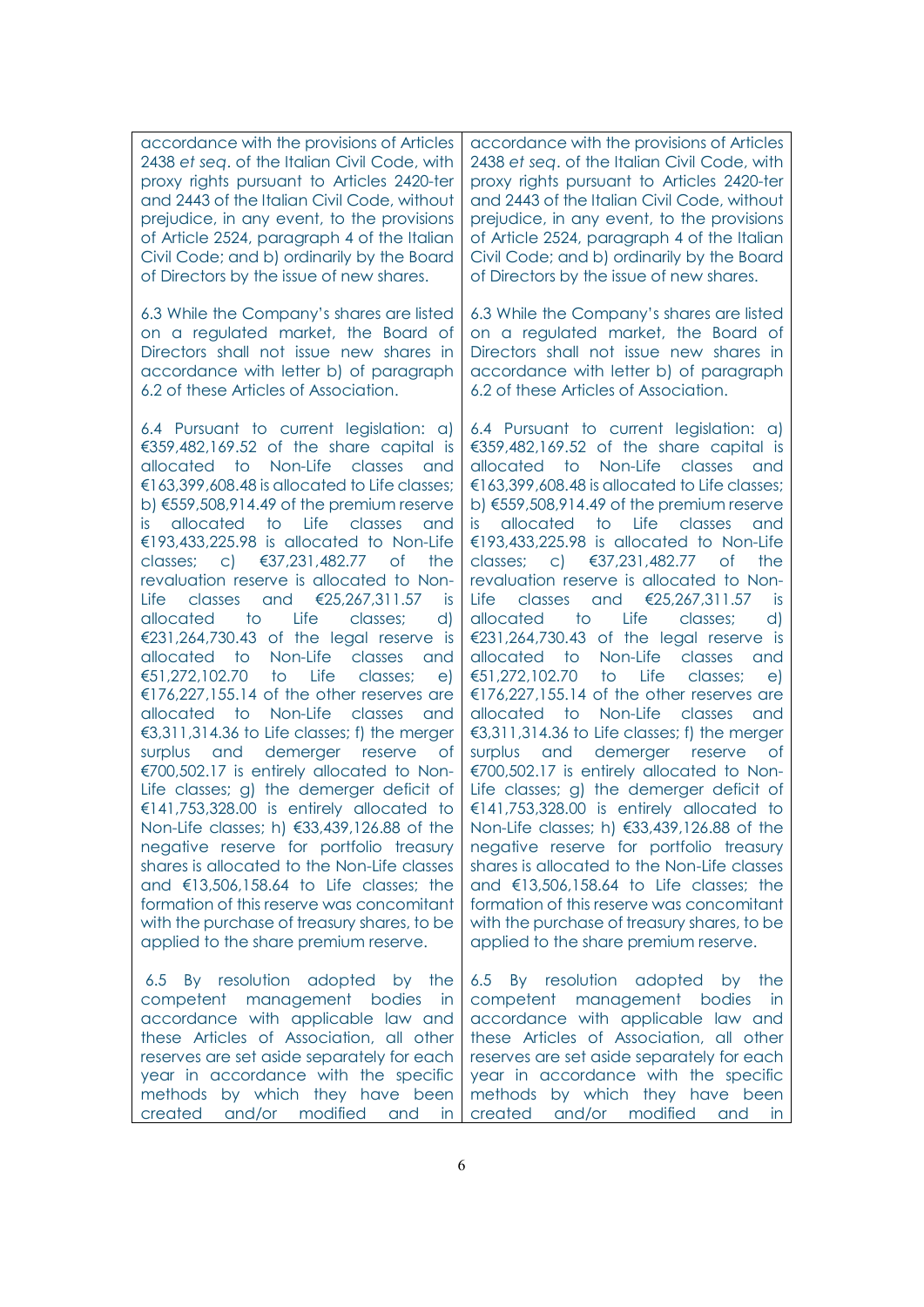accordance with the criteria set out in the said regulations.

6.6 In the event of a capital increase, the allocation to Non-Life or Life business of the increase in the amount of share capital, any share premium and adjustment interest is decided by the Extraordinary Shareholders' Meeting or, in the event of delegation under Articles 2420-*ter* and 2443 of the Italian Civil Code or in the case described in paragraph 6.2, letter b), of these Articles of Association, by the Board of Directors.

accordance with the criteria set out in the said regulations.

6.6 In the event of a capital increase, the allocation to Non-Life or Life business of the increase in the amount of share capital, any share premium and adjustment interest is decided by the Extraordinary Shareholders' Meeting or, in the event of delegation under Articles 2420-*ter* and 2443 of the Italian Civil Code or in the case described in paragraph 6.2, letter b), of these Articles of Association, by the Board of Directors.

**6.7 By resolution of 26/27 June 2020, the Extraordinary Shareholders' Meeting granted the Board of Directors, pursuant to Article 2443 of the Italian Civil Code, a mandate to increase the share capital against payment, in one or more tranches, on one or more occasions, by 26 June 2025, by a maximum total amount of €500 million, including any share premium, by issuing ordinary shares with no nominal value and having the same characteristics as those in circulation, also with a limitation of subscription rights and with a reservation in favour of financial entities and/or institutional investors, pursuant to and in compliance with the conditions established by law, with the widest power to establish, for each tranche, in accordance with the limits indicated above and the methods, terms and conditions of the operation, including the issue price and any share premium on the shares, to be determined in all cases, for the first tranche, on the basis of the value of the net assets, also taking account of the average listing price of the shares in the period between 1 May 2019 and 30 April 2020 and, for the second tranche, on the basis of the value of the net assets, also taking account of the share price trend over the preceding six months and the dividend entitlement.**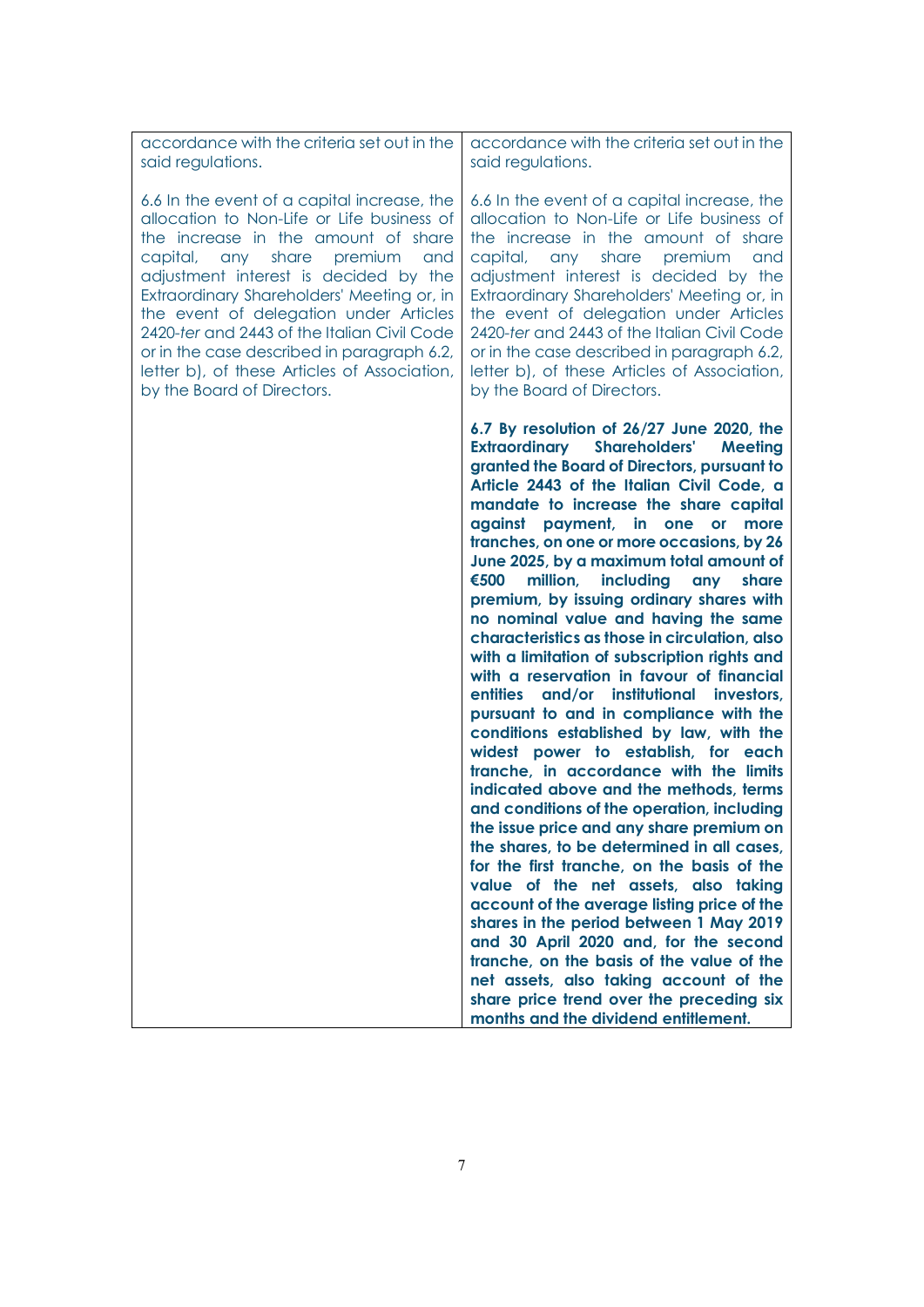## *PROPOSED RESOLUTIONS*

In view of the situation described above, the Extraordinary Shareholders' Meeting is called to deliberate the following draft resolutions:

- to grant the Board of Directors, pursuant to Article 2443 of the Italian Civil Code, a mandate to increase the share capital against payment, in one or more tranches, on one or more occasions, by 26 June 2025, by a maximum total amount of €500 million, including any share premium, by issuing ordinary shares with no nominal value and having the same characteristics as those in circulation, also with a limitation of subscription rights and with a reservation in favour of financial entities and/or institutional investors, pursuant to and in compliance with the conditions established by law, with the widest power to establish, for each tranche, in accordance with the limits indicated above and the methods, terms and conditions of the operation, including the issue price and any share premium on the shares, to be determined in all cases, for the first tranche, on the basis of the value of the net assets, also taking account of the average listing price of the shares in the period between 1 May 2019 and 30 April 2020 and, for the second tranche, on the basis of the value of the net assets, also taking account of the share price trend over the preceding six months and the dividend entitlement;
- to grant the said mandate by providing that the Board of Directors may avail itself of the provisions of the second paragraph of Article 2439, paragraph 2, of the Italian Civil Code, i.e. by establishing that in all cases, the capital can be increased by an amount equal to the subscriptions collected by the deadline indicated in the Board resolution;
- consequently, to approve the amendment of Article 6 of the Articles of Association of the Company concerning its share capital, by inserting, at the end of the said Article, an additional paragraph 6.7 with the following content: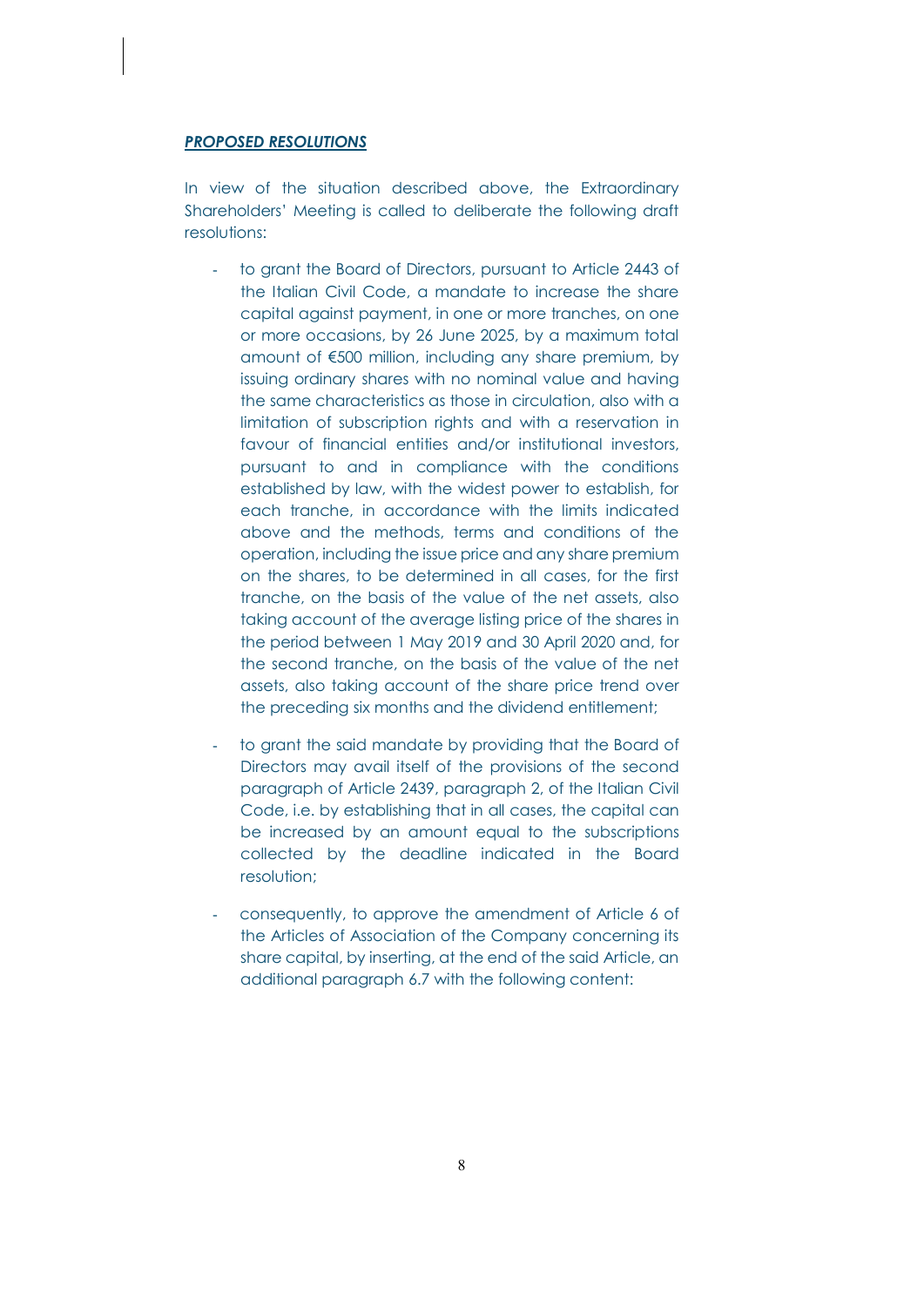"*By resolution of 26/27 June 2020, the Extraordinary Shareholders' Meeting granted the Board of Directors, pursuant to Article 2443 of the Italian Civil Code, a mandate to increase the share capital against payment, in one or more tranches, on one or more occasions, by 26 June 2025, by a maximum total amount of €500 million, including any share premium, by issuing ordinary shares with no nominal value and having the same characteristics as those in circulation, also with a limitation of subscription rights and with a reservation in favour of financial entities and/or institutional investors, pursuant to and in compliance with the conditions established by law, with the widest power to establish, for each tranche, in accordance with the limits indicated above and the methods, terms and conditions of the operation, including the issue price and any share premium on the shares, to be determined in all cases, for the first tranche, on the basis of the value of the net assets, also taking account of the average listing price of the shares in the period between 1 May 2019 and 30 April 2020 and, for the second tranche, on the basis of the value of the net assets, also taking account of the share price trend over the preceding six months and the dividend entitlement"*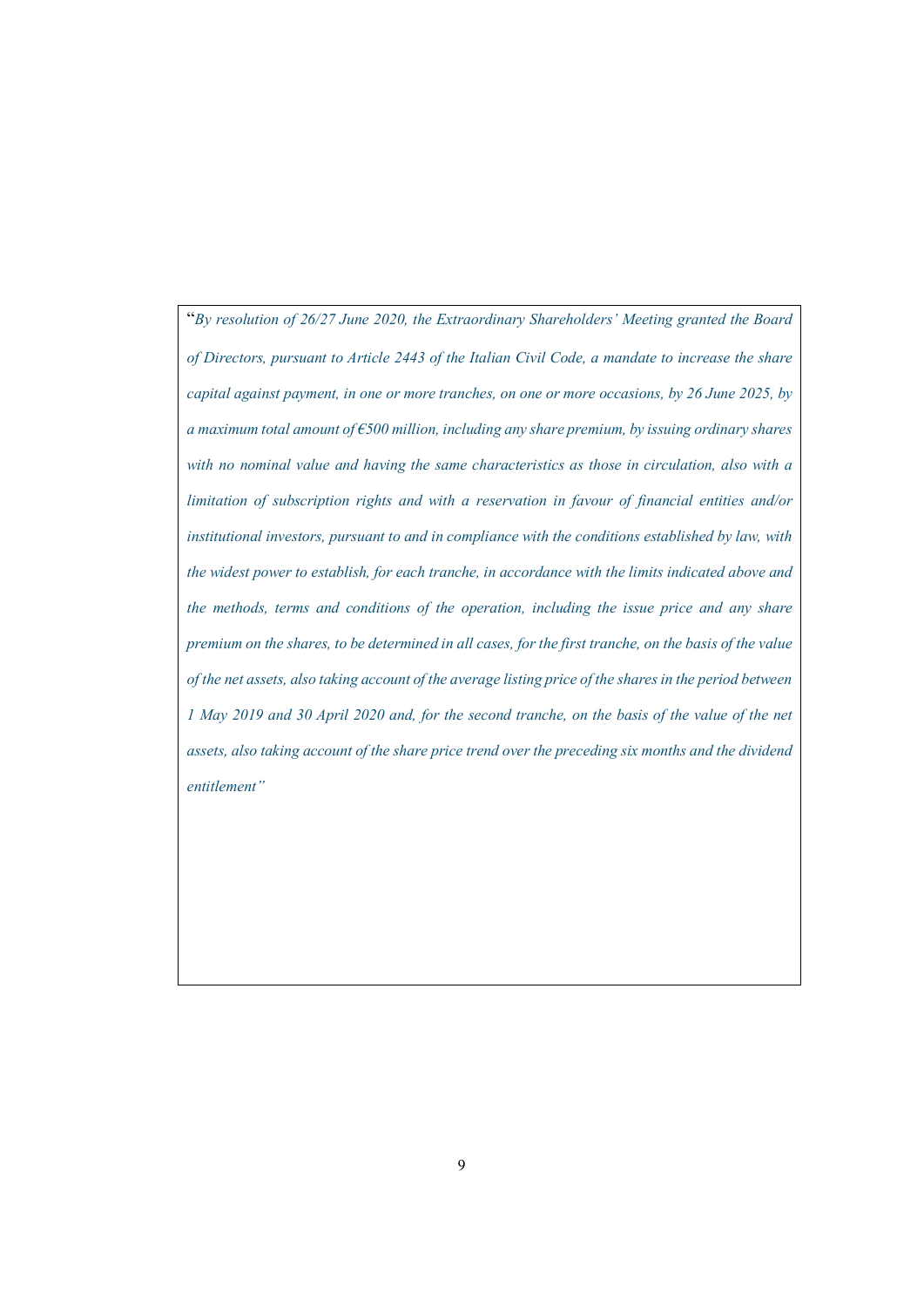to grant a broad mandate, with equal and separate powers, to the Chairman and Deputy Chairmen to take every action necessary to implement the resolutions passed by the Shareholders' Meeting and to make any formal amendments to the Articles of Association required the purposes of registration with the Companies Register, and to perform any other action that may be necessary or advisable for the optimal implementation of the resolutions passed;

to grant the Board of Directors the power to amend Article 6 of the Articles of Association, following the insertion of the mandate pursuant to Article 2443 of the Italian Civil Code, in order to amend this Article in relation to the partial or total exercise of the mandate, or the expiry of the said mandate.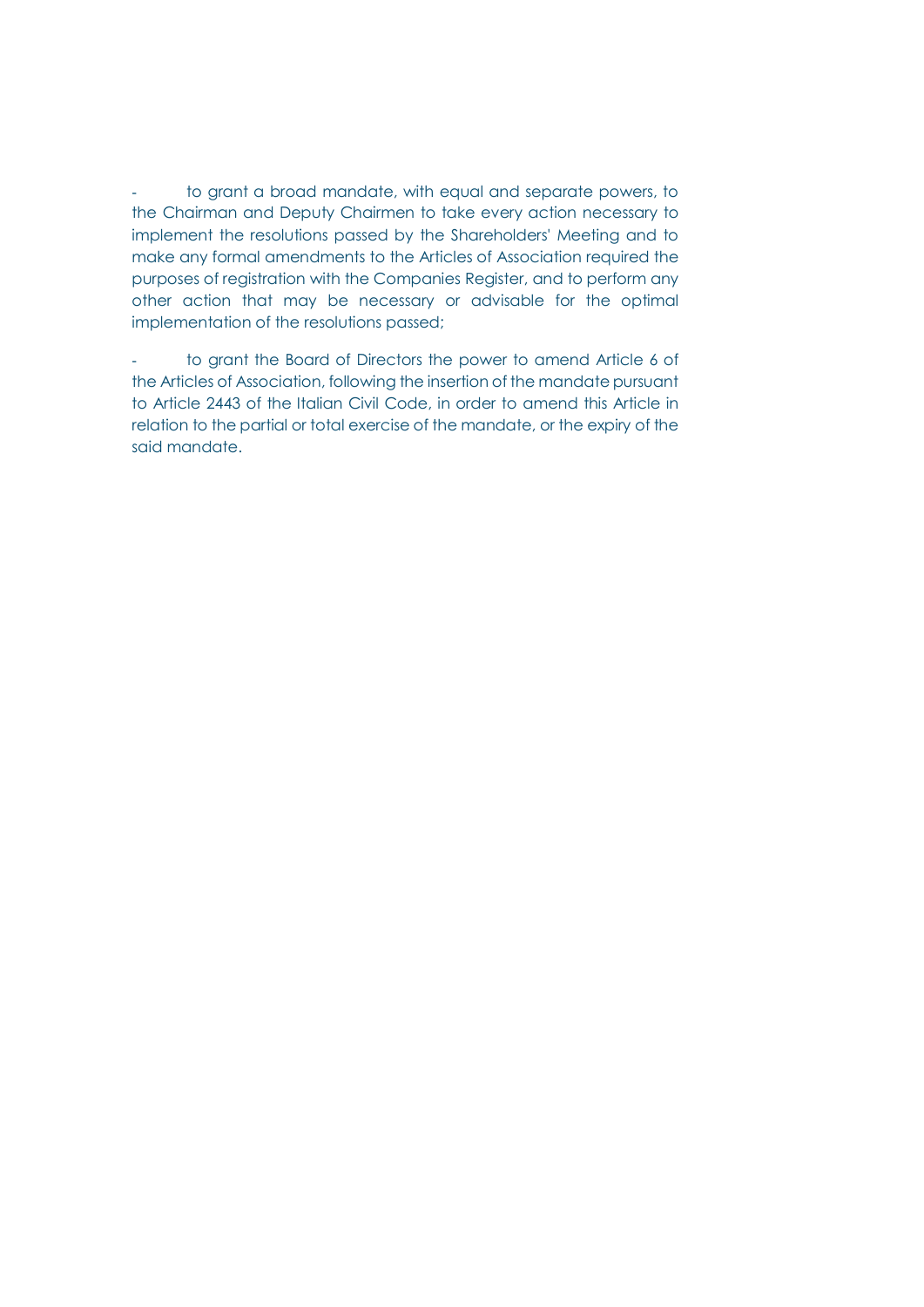# *ORDINARY PART*

**With regard to the item in point 3 of the Ordinary Part** – "*Decisions on remuneration policies and Report on Remuneration pursuant to Article 123-ter of the Consolidated Law on Finance and IVASS Regulation No. 38/2018*" – the Board of Directors notes that the Supervisory Authority, in a note dated 27 May 2020, reminded the Company of the need to suspend payment of the variable component of remuneration due, for any reason, to company representatives, as recommended by the said Authority on 30 March 2020. It will be recalled that the suspension of the payment of the variable component of the remuneration of company representatives had already been resolved, with effect until the date of the Shareholders' Meeting, by the Board of Directors at its meeting of 7 April 2020, also in compliance with the said recommendation of the Authority.